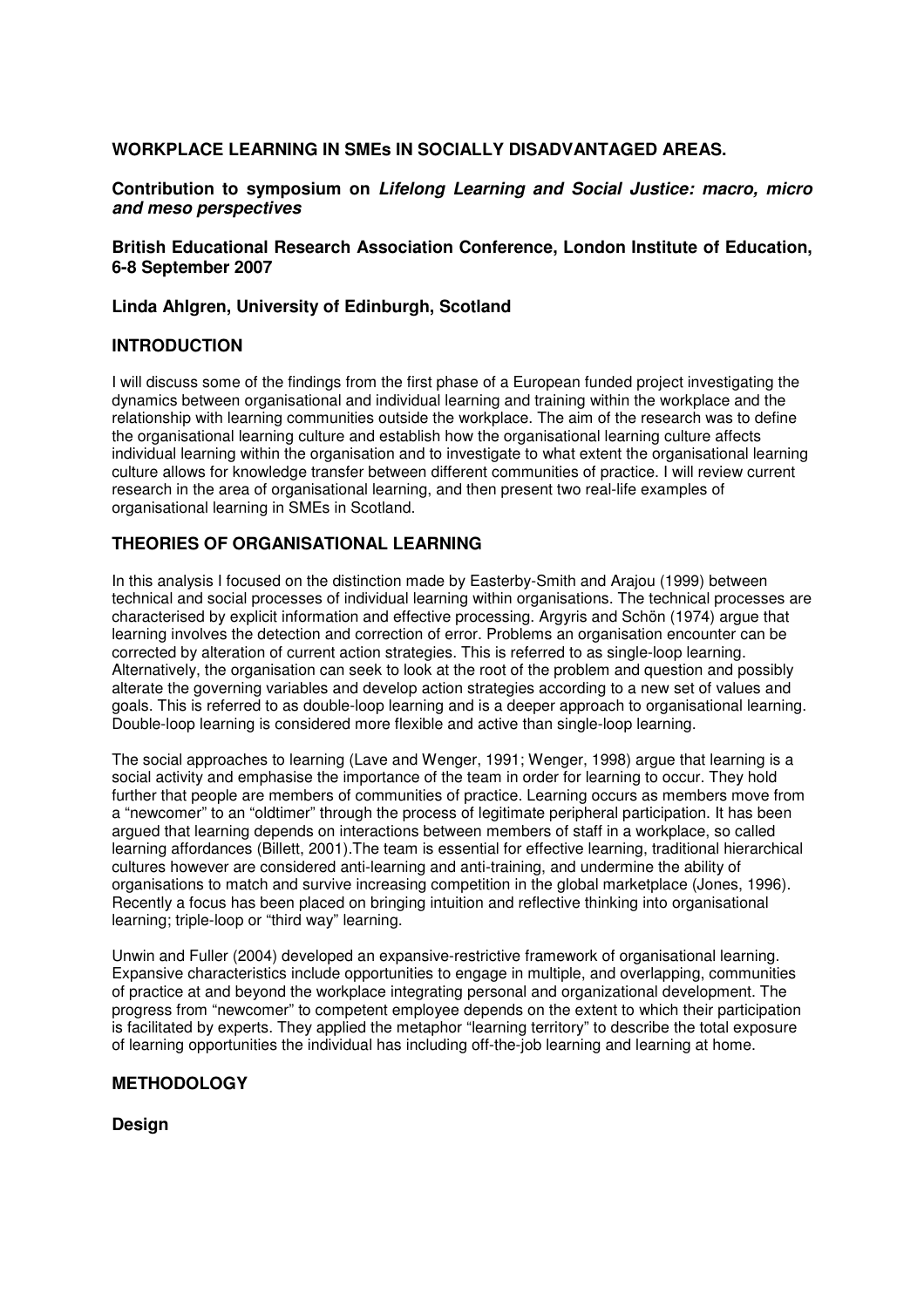Semi-structured interviews were conducted with each participant that provided in-depth and detailed data and allowed a flexibility that enabled the interviewees to associate freely around the answers. Each interview lasted around 30 minutes. Recordings of the interviews were transcribed and analysed. Participation was entirely voluntary and care was taken to ensure complete confidentiality.

## **Participants**

A manager and members of staff were interviewed at two SMEs in socially deprived areas in the west of Scotland; one manufacturing company (n=5) and one care home (n=5). The nursing home formed part of an organisation that was established fifteen years ago and consists of three nursing homes; each run as an individual business by its manager. The nursing home has 47 members of staff of whom 30 work full-time and 17 part-time. The manufacturing company is a well established international company that has been on this site about 20-30 years. This manufacturing site is one of four distributed all over the world and has around 180 employees. In total all staff interviewees were female apart from two care assistants who were male. These two companies were selected since they are of equivalent size and organisational structure, and were located in similar areas but represent two different sectors.

## FINDINGS

The nursing home mainly provides its services to the local authority. Despite offering relatively low pay, the company has had a low staff turnover. The matron is aware that other homes have not been as lucky and believes that staff development is a good way of encouraging members of staff to stay with the company. Legislation ensures standards of care, e.g. Regulation of Care (Scotland) Act 2001, and due to the importance of personal characteristics of the employees, the matron is willing to develop employees that are prepared to work at the company:

I think that's creating the environment within the home that's some sort of learning.. that learning is good for you and we all do learn, and I hope [to, eds] teach by example, and we all learn from each other and just because I am manager it doesn't mean to say I know more than everybody else does, you know we all have something to offer and it's not just about the care staff, it's about the other staff as well. (Manager-care home-female)

Despite emphasising the importance of staff training, the matron holds that there are associated challenges. Firstly the difficulty in releasing staff to participate in training and secondly, finding information about development opportunities. However, most learning takes place in the workplace and can be referred to as "incidental" depending on the member of staff paying attention to details of the work carried out by more experienced members of staff (Lee et al, 2007).

The manufacturing company has a good reputation and with a constant pool of potential employees, recruitment of staff is not a difficulty the company faces. However, initial staff training can take up to six months and retaining a low staff turnover is a priority. A manufacturing company has not the same legislative pressure to ensure the basic training of staff as the care home and this is evident in the level of training offered to employees. The manager expresses a concern that members of staff fail to appreciate the financial pressure from more cost effective production areas and do not participate in the development of the company. He highlights that this is the first unionised company he has worked at and suggests that this is the underlying reason for the apparent tension between the management and employees.

## Organisational learning culture

The interviewees at the care home are involved with various caring aspects of the elderly. They enjoy their job emphasising mainly social and emotional rewards, not only from caring about the residents but also their families.

All employees argue that they have developed in their working roles since joining the care home, both by improving their ability to perform, but also by having a greater understanding of, their job. They all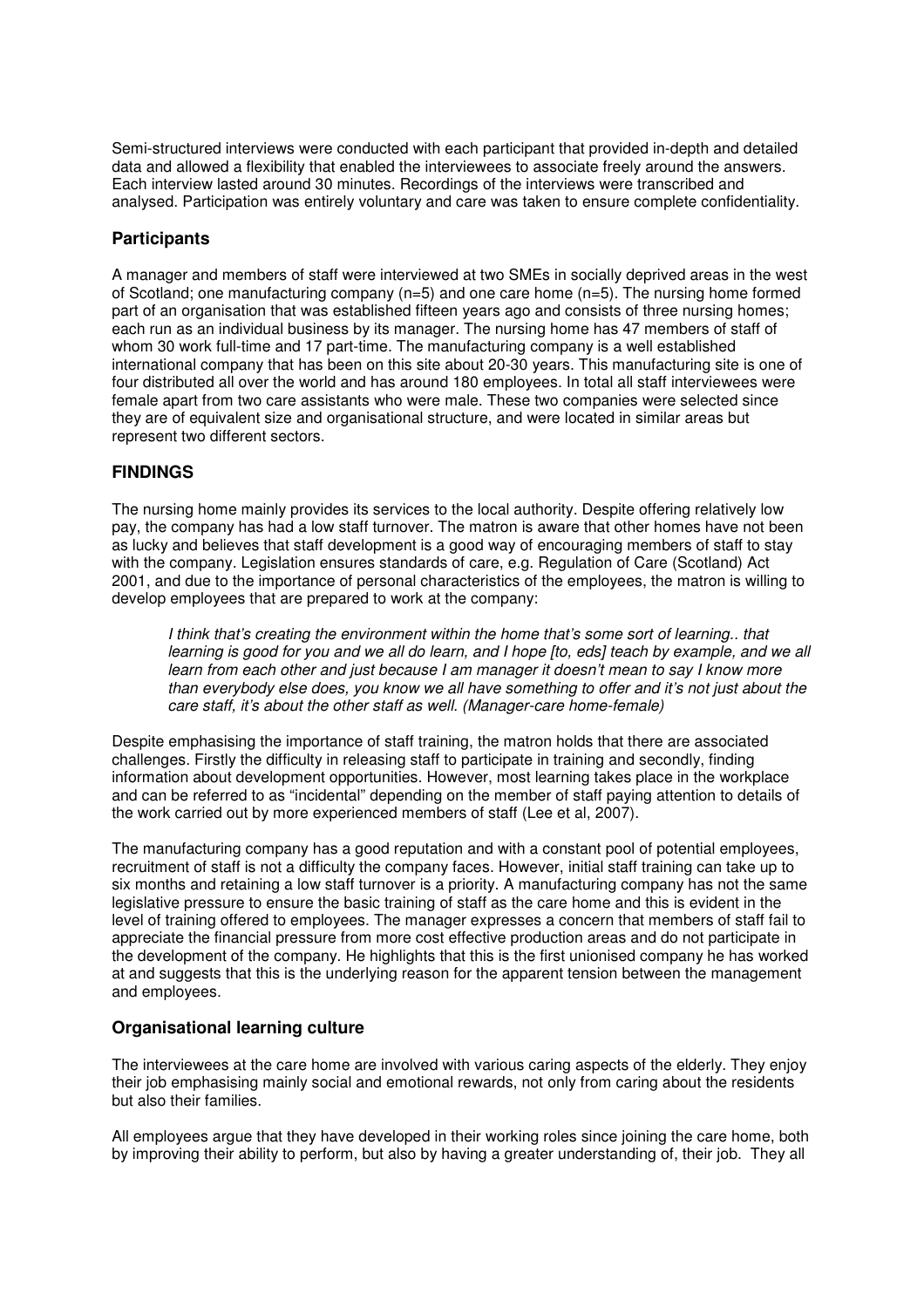feel they are given opportunities to develop within the company, e.g. through training courses and the SVQs they have all achieved since joining the company. Additionally, the staff nurse has participated in regular prep courses. One care assistant argues that he has learned more skills at the company than anticipated such as taking people's pulses, a course requirement for the SVQ. Generally, women appear to have a greater awareness of informal learning opportunities and argue that members of staff are encouraged to learn both through courses but also informally by watching and imitating colleagues. One interviewee emphasises that being encouraged to take on more responsibilities led to a developed interest in tasks she was overtly opposing when still at school, e.g. administrative tasks. However, the matron emphasises the importance of respecting people's choices when it comes to learning and training. It is important, she argues, not to force training upon people if they do not want to commit and to respect that some members of staff are not interested in taking on further responsibility.

Employees at the care home describe a company learning culture with a readiness to afford opportunities for individuals to participate in learning activities. In line with Billett's (2001) theory of workplace learning affordances there seems to be a reciprocal sharing of knowledge between senior and junior members of staff. Members of staff are encouraged to pass acquired knowledge and experience onto each other, additionally one interviewee points out that the knowledge held by the junior members of staff is valued by senior members of staff who often ask their advice since junior members of staff spend more time with the residents. Similarly, she recognises that informally acquired knowledge might sometimes offer a more appropriate solution to a problem than the official "manoeuvre".

The operators at the manufacturing company circulate between various processes of the production line. Since the interviewees joined the factory the technology has changed. From mainly building and repairing products, many operators now test hearing aids on PCs. The manufacturing company has two full-time in-house training instructors to help them with these changes and occasionally external trainers are brought in. The management actively discourages informal learning in the workplace. There is a focus on techniques and making these more efficient that suggests single-loop learning and inhibiting of double-loop learning (Schön and Argyris, 1974; Agyris et al's, 1985). Training that is offered is short-term and goal focused and is considered part of work requirements, members of staff have therefore no choice whether to participate. There seems to be a lack of dialogue; the manager's fear of unionisation and the employees' lack of choice in participating in learning and training activities indicate unilateral control of the environment and deeply defensive routines. Contrary to the care home, a polarisation between management and employees occurs in the factory and rather than referring to the work team as "a family" there is a use of "us and them" terminology:

Because of the type of work that it was maybe one girl would take a lot of short cuts. So that wasn't allowed so they preferred you to go by the book sort of thing. So that is why they prefer you to…

(Operator-manufacturing company-female)

Knowledge transfer does not appear to occur at the manufacturing company where none of the interviewees felt they had had an opportunity to apply prior knowledge in their job. Neither do they seem to have clear identities as learners and did not feel that the company provided development opportunities. These are characteristics of a restrictive learning framework (Unwin and Fuller, 2004). However, some employees were hoping that the training offered at the company would enable them to move into a different field of work, e.g. childcare. Wenger (1998) holds that a separation between lives within and outside the workplace brings employees together as it strengthens the community wanting to be away from work. It is argued that training that promotes procedural compliance does not require understanding. The job is rather telling employees about their position within the company and the expectations invested in their relations to their work. In the manufacturing company, employees have chosen to find their own solutions to everyday situations in order to make sense of their working life. Despite being aware of the formal company policy, it is apparent that informal social learning occurs: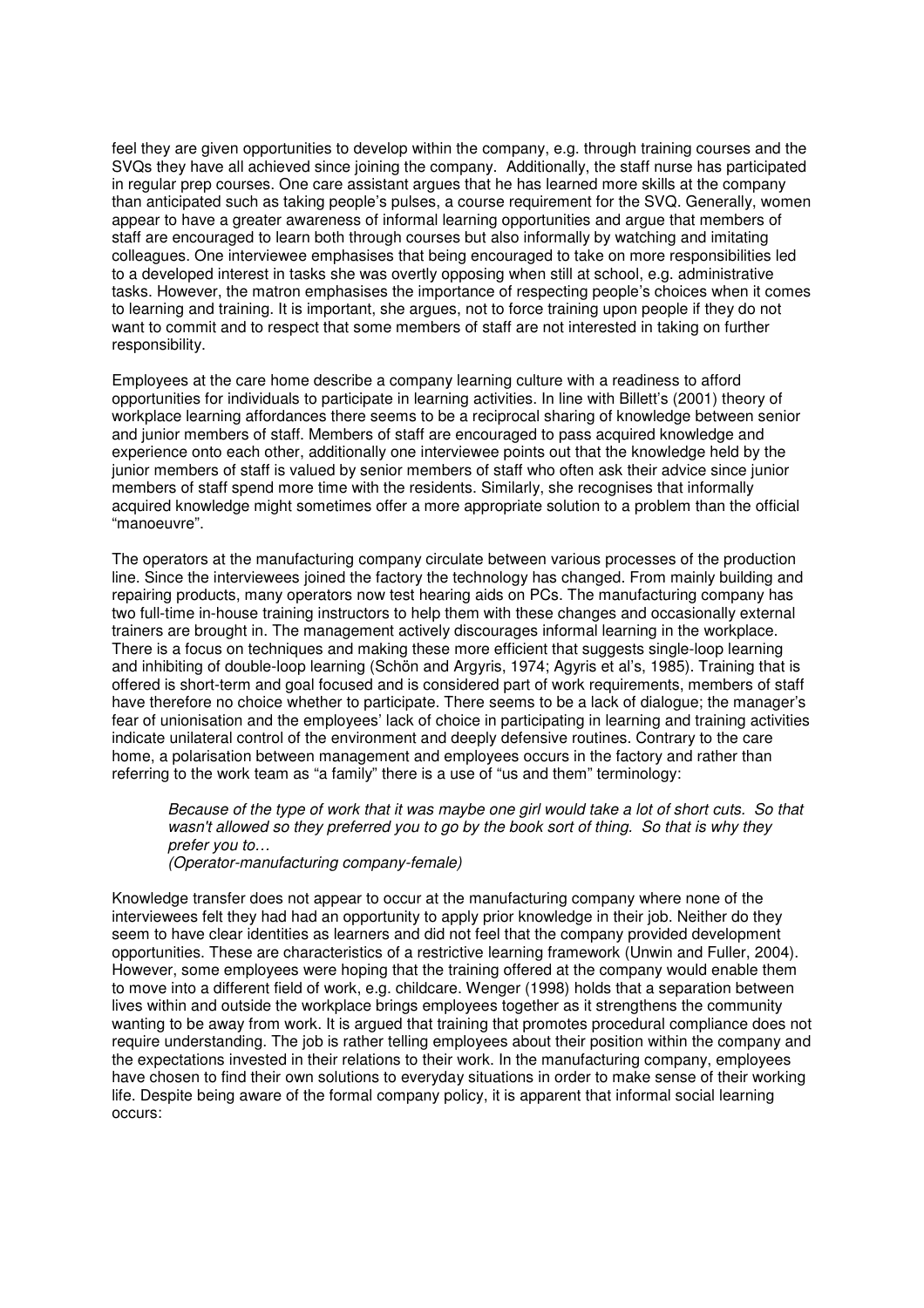One of the ladies that came into the room there, .. I said 'well do you want me to show you how to do this because I have done loads and loads of them. I'll show you how to do this.' I'll be going away shortly anyway so I showed her how to do this part of my job and she can be doing that while she is waiting on her own work coming in. (Manufacturing – operator – female)

#### KNOWLEDGE TRANSFER

At the care home, most of the interviewees' learning biographies are typical of working class females. One care assistant at the care home describes how she after leaving school turned to a working class occupation and worked fulltime in a factory until she got married. After she had her first child she continued working part-time. She shows great skills overlap between her private and work spheres. Before joining the care home she was looking after elderly relatives and neighbours and worked as a "positive help" in the community. Skeggs (1997) describes this pattern of working class women acquiring the technologies of a caring self in order to be able to care the very young, old and ill for very low wages.

Generally interviewees appear more confident in their roles in their workplace and are unlikely to refer to everyday activities such as running a home and taking care of children in terms of "skills". One example is a senior care assistant who describes how she would be unable to apply skills she uses at work in her everyday life stating "outside I would have froze", and "I knew nothing when I came in" suggesting that knowledge acquired outwith the workplace is less valuable. She does not appear to assume full ownership of the knowledge she possesses. Contrary, the staff nurse appears to see learning as part of her responsibility rather than an opportunity, assuming that her knowledge is important and that it is important for her job that she continues to learn. In this way she seems to assume ownership of knowledge in a way other members of staff do not. Darrah (1996) argues that lower status workers are likely to be denied the learning affordances enjoyed by high status workers, a point illustrated by these case studies. Operators at the manufacturing company clearly do not take workplace learning opportunities for granted: I only work six hours a day so it would be a cheek! (Operator-manufacturing company-female)

# **CONCLUSION**

The two companies discussed in this paper appear to represent two different approaches to organisational learning. The care home has taken a social approach, emphasising the team and the social aspects of learning. Employees view learning as a continuous process and recognise all types of learning and knowledge transfer between communities inside and outside the workplace occur. Employees have developed learning identities, focusing on competence as well as knowledge, and are given opportunities to develop within the workplace, one example being extended job-roles. The care home provides an example of an expansive framework and a company that afford their employees opportunities to learn (Unwin and Fuller, 2004; Billett, 2004).

Much learning takes place "on-the-job" suggesting the importance of "reactive" or "incidental" learning and thus depends on the carer noticing the work of senior members of staff (Lee et al, 2007). The matron as well as members of staff emphasised the great degree of emotional labour in the job. It is argued that emotional labour should be formally recognised as a key skill in the health-care setting in facilitating the patient's journey with emotional skills being taught outside the classroom setting (Mann, 2005).

The manufacturing company has taken a technical approach to learning and there is an emphasis on technique acquisition rather than on team work or the strengthening of the learning identities of employees. Little knowledge transfer occurs between communities within or outside the work place and there is an emphasis on single-loop learning. Employees are aware of the company policy in regards to learning, although they use "their own initiative" to deal with everyday situations, the governing variables do not appear to be overtly challenged. There is a clear lack of communication between management and staff. This case study indicates that even in cases in which the management is reinforcing an organisational learning culture, emphasising technical aspects,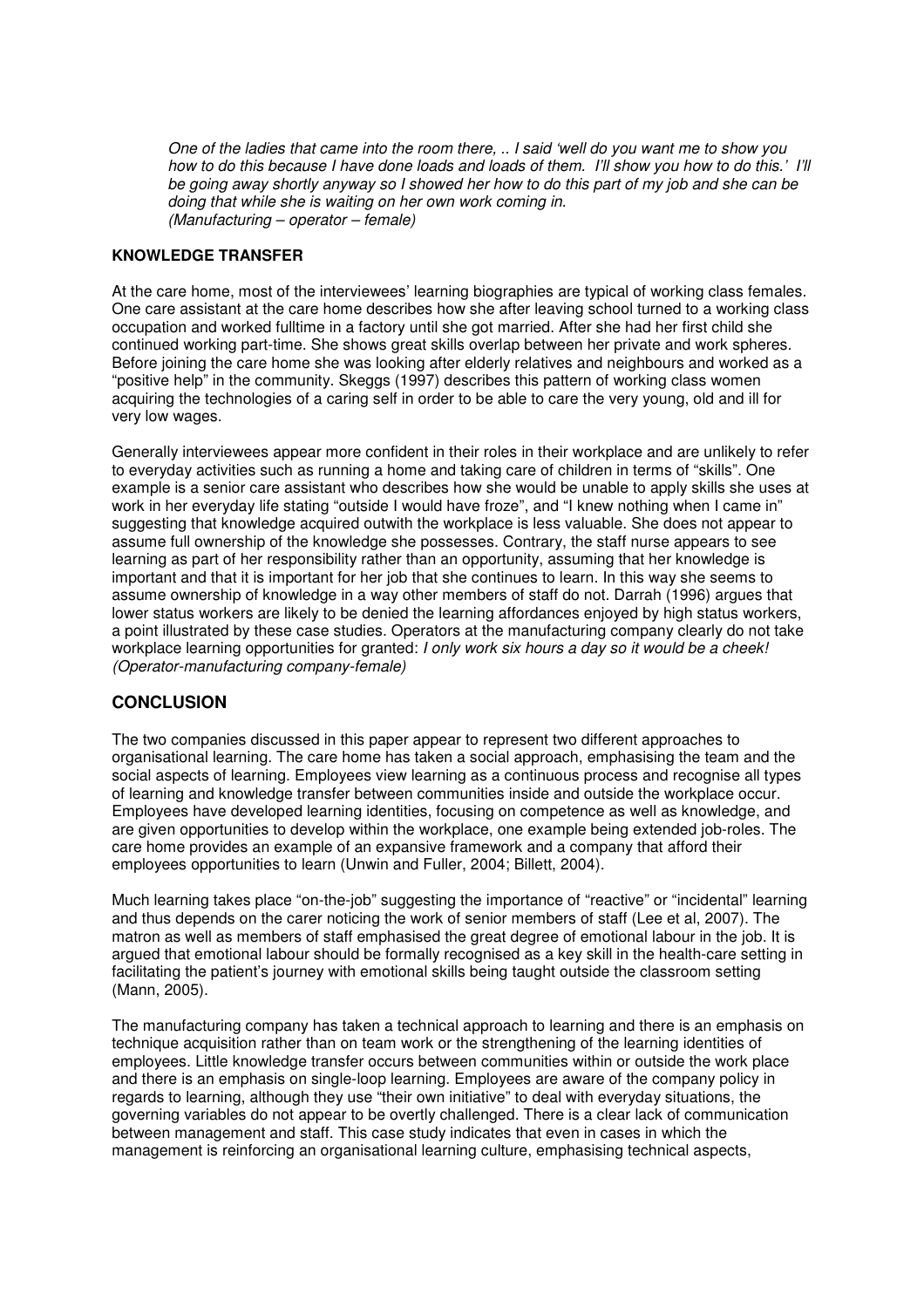employees appear to seek social learning strategies and build on team work to deal with everyday problems thus supporting Wenger's theory (Wenger, 1998).

Both managers perceive employees to be interested in learning and training; however it appears that different attitudes towards learning may result in differing ability to benefit from learning and training activities. Different emphasis is placed on recognition of various forms of learning; the respect given the individual's choice to participate in learning and training activities at the care home contrasts with that of the manufacturing company where training is a requirement and employees have little or no choice whether to participate. Although the production manager recognises that members of staff are interested in learning and training he chooses to focus on short-term training for immediate workrelated pay-back. This seems to counteract his ambition to get members of staff more involved in the development of the company (Billett, 2001). It should, however, be noted that whereas members of staff at the care home are deepening their knowledge of care, employees at the factory are hoping to be able to move away from the organisation into a completely different field. It appears that employees who feel more valued in their workplace are more likely to stay.

## **REFERENCES**

Agyris, C., Putnam, R. and McLain Smith, D. (1985) Action Science, Concepts, methods, and skills for research and intervention, San Fransisco, Jossey-Bass.

Argyris, C. and Schön, D. (1974) Theory in Practice. Increasing professional effectiveness, San Fransisco, Jossey-Bass.

Argyris, C. and Schön, D. (1978) Organisational learning: A Theory of Action Perspective, Reading, MA, Addison-Wesley,

Atkinson, J. (1990) The ethnographic Imagination. Textual Constructions of Reality, London, **Routledge** 

Billett, S. (2001) Learning through work: workplace affordances and individual engagement. Journal of workplace learning., Vol 13, No 5, pp 209-214

Darrah, C. N. (1996) Learning at work: An exploration in industrial ethnography, New York, NY, Garland publishing,

Easterby-Smith, M. and Araujo, L (1999) "Current Debates and Opportunities" in Easterby-Smith, M., Arajou, L. and Burgoyne, J. (Eds) Organizational Learning and the Learning Organization, London, Sage

Edmondson, A. and Moingeon, B. (1999) 'Learning, trust and organizational change' in Easterby-Smith, M., Arajou, L. and Burgoyne, J. (Eds)Organizational Learning and the Learning Organization, London: Sage.

Elkjaer, B. (2004) Organisational learning the "Third Way". Management Learning, Vol 35, No 4, pp 419-434

Eraut, M. (2000) Non-formal learning and tacit knowledge in professional work. British Journal of Educational Psychology, Vol 70, pp 113-136

Field, L (1997) Impediments to empowerment and learning within organisations. The learning organisation, Vol. 4, No 4, pp 149-158

Gherardi, S. and Nicolini, D. (2002) Learning the Trade. A Culture of Safety in Practice Organizations Articles, Vol 9, pp. 191 - 233.